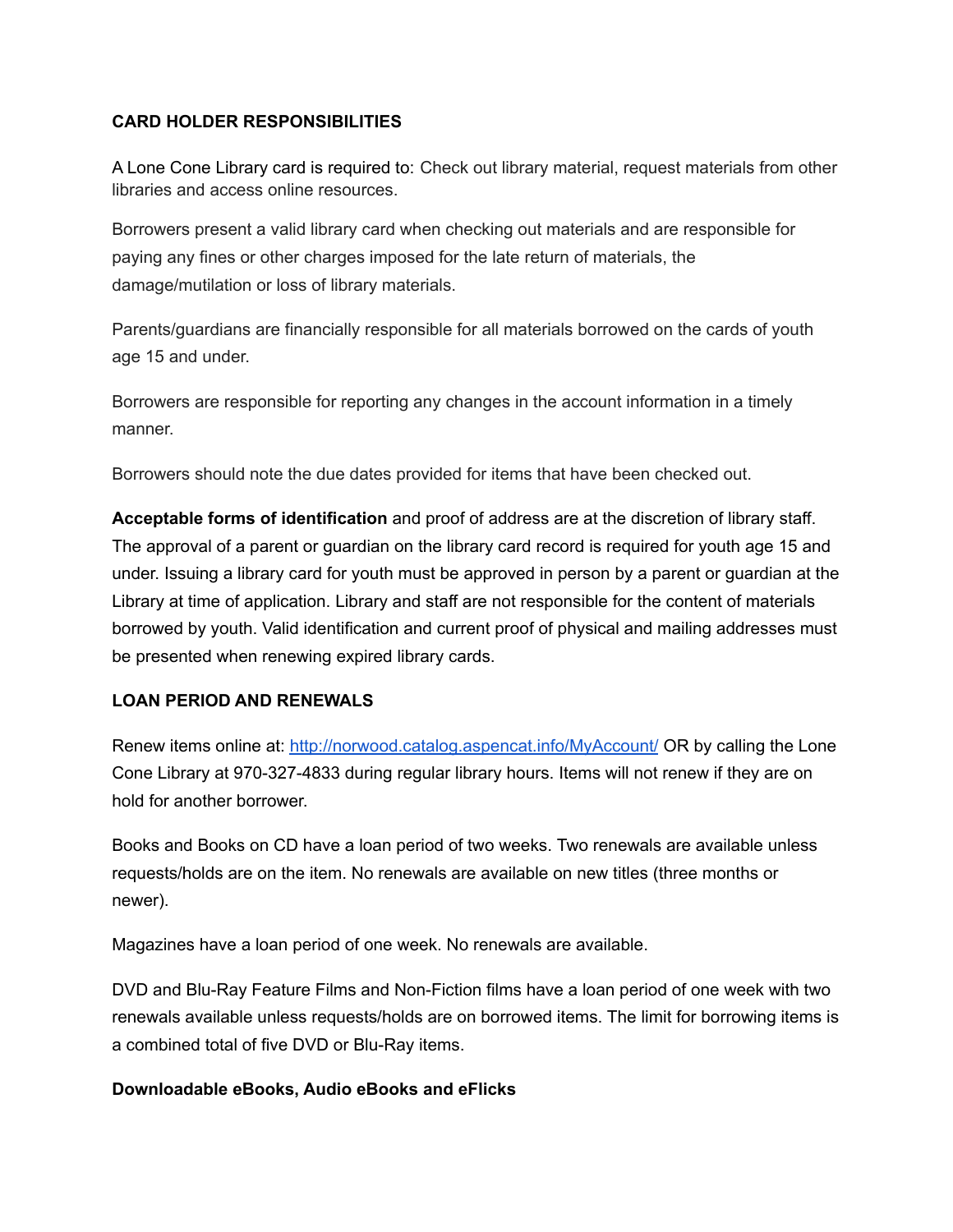When available, these items have a loan period of 7, 14 or 21 days (user preference). Renewal is available three days before a title expires, the item will automatically return at the end of the checkout period. There is a limit of 20 items on your account.

## **Inter-library Loan (ILL) Items (SWIFT)**

If you are looking for an item that is unavailable in AspenCat, you may use Swift, available on our website, to locate items in the Prospector and Marmot systems.A library clerk will be glad to assist you. Please note: Inter library loan items that are stamped "NOT RENEWABLE" cannot be renewed but may be re-ordered. Return all borrowed materials to the Lone Cone Library location. Book drops are available, one by the main entrance door and a drive up book drop towards the north part of the parking lot. There is a limit of five(5) items borrowed at a time. Items are held at the library for 14 days before being returned to their home library.

#### **CIRCULATION POLICY**

#### **General Information**

Upon obtaining a library card, a patron may borrow materials from the library, request SWIFT and AspenCat Loans, and access online resources. Patrons are responsible for all items checked out on their card.

New patrons are limited to one item until the library card is used after receiving it in the mail. Account access is:

#### **User name- card number with no spacing**

#### **Password- your last name-lower case**

## **FINES AND FEE SCHEDULE**

Books, Audiobooks, Magazines, DVD's and Blu-Ray: no late fines are imposed, but please consider other patrons that might want to borrow an item.

# **Library patrons will pay retail replacement costs for materials which are lost or destroyed.**

The Library will accept payment for lost or damaged materials, and fees associated with materials owned by other libraries through AspenCat and SWIFT.

The Library will not waive fees associated with materials owned by other libraries. Lone Cone Library will not issue refunds for materials owned by another library.